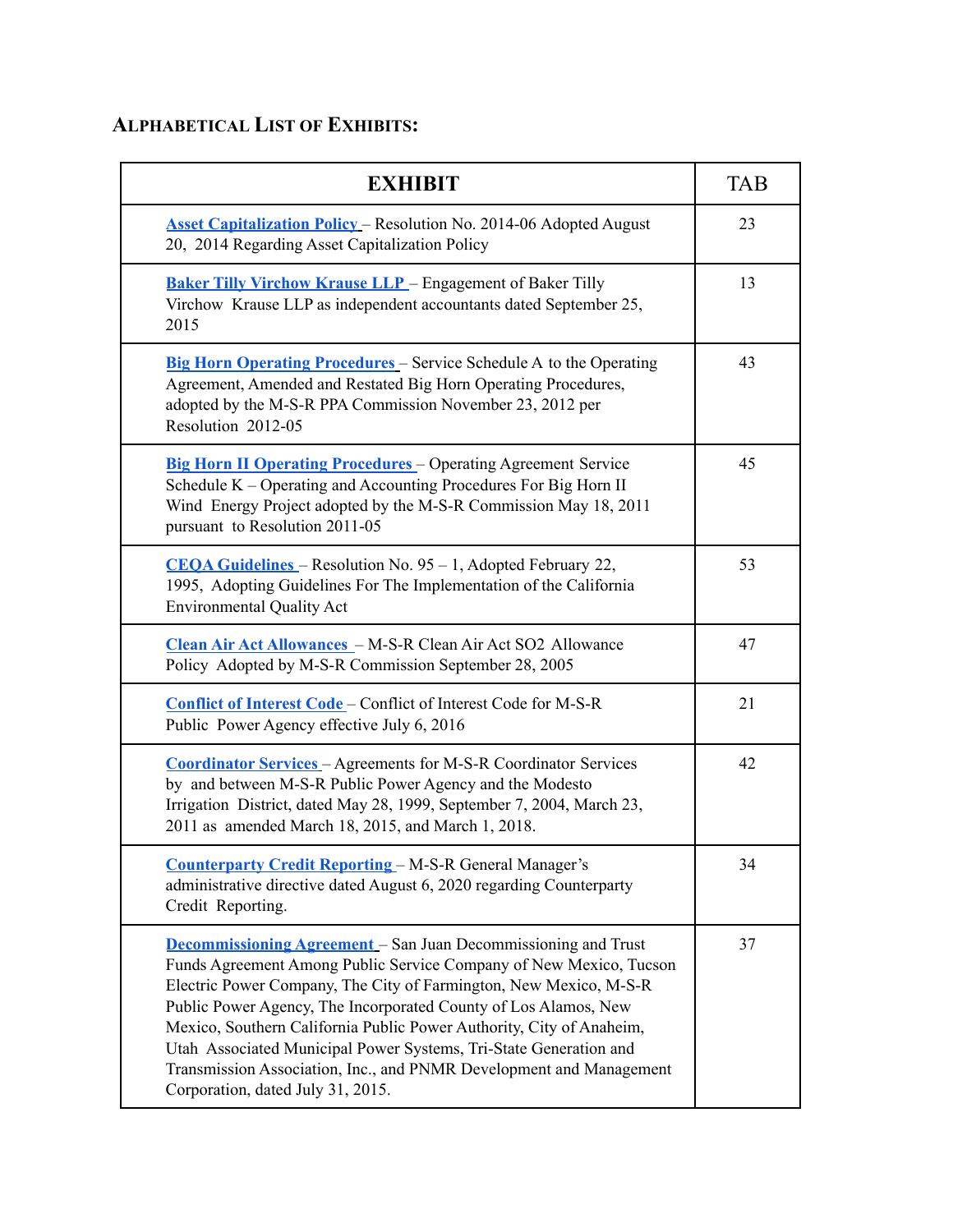| <b>Debt Management</b> – Resolution No. 2017-01, Adopted May 17,<br>2017, Regarding Debt Management Policy                                      | 33 |
|-------------------------------------------------------------------------------------------------------------------------------------------------|----|
| <b>Debt Service Coverage</b> – Resolution No. 2014-07 Adopted September<br>24, 2014 Regarding Calculation of Debt Service Coverage              | 19 |
| <b>Debt Service Coverage Revolving Fund</b> – Resolution No. 2016-02<br>Adopted July 20, 2016 Regarding Debt Service Coverage Revolving<br>Fund | 20 |

| Operating Procedures.                                                                                                                                                                                                                  |                |
|----------------------------------------------------------------------------------------------------------------------------------------------------------------------------------------------------------------------------------------|----------------|
| <b>Duncan, Weinberg, Genzer &amp; Pembroke, PC</b> - Legal Services<br>Agreement Between the M-S-R Public Power Agency and Duncan,<br>Weinberg & Miller, PC dated as of January 17, 1986                                               | 6              |
| <b>Election and Duties of Officers</b> – Resolution No. $2013 - 01$<br>Adopted March 20, 2013 Regarding Election and Duties of Officers                                                                                                | $\overline{2}$ |
| <b>Energy Risk Management Policy – Resolution No. 2013 – 06</b><br>Adopted October 16, 2013 Regarding Energy Risk Management Policy<br>and Risk Management Guidelines                                                                  | 18             |
| <b>Filing of Quarterly Treasurer's Reports and Annual Audits -</b><br>Memorandum Dated November 23, 2015 Regarding Filing of Quarterly<br>Treasurer's Reports and Annual Audits                                                        | 24             |
| <b>Financial Management Committee Bylaws</b> – Resolution No. 2013 – 10<br>Adopted October 16, 2013 Amended and Restarted Rules Of Procedure<br>For The Financial Management Committee                                                 | 17             |
| <b>General Manager Succession Plan</b> – General Manager Succession<br>Plan dated February 19, 2020                                                                                                                                    | 15             |
| <b>Investment Policy Guidelines</b> of the M-S-R Public Power Agency<br>2020 (approved by Commission February 19, 2020)                                                                                                                | 32             |
| <b>Investment Signatories</b> – Resolution No. 2012 -03 Adopted July 18,<br>2012 Approving Signatories Authorized to Invest M-S-R Public Power<br>Agency Monies in the Local Agency Investment Fund and Other<br>Permitted Investments | 22             |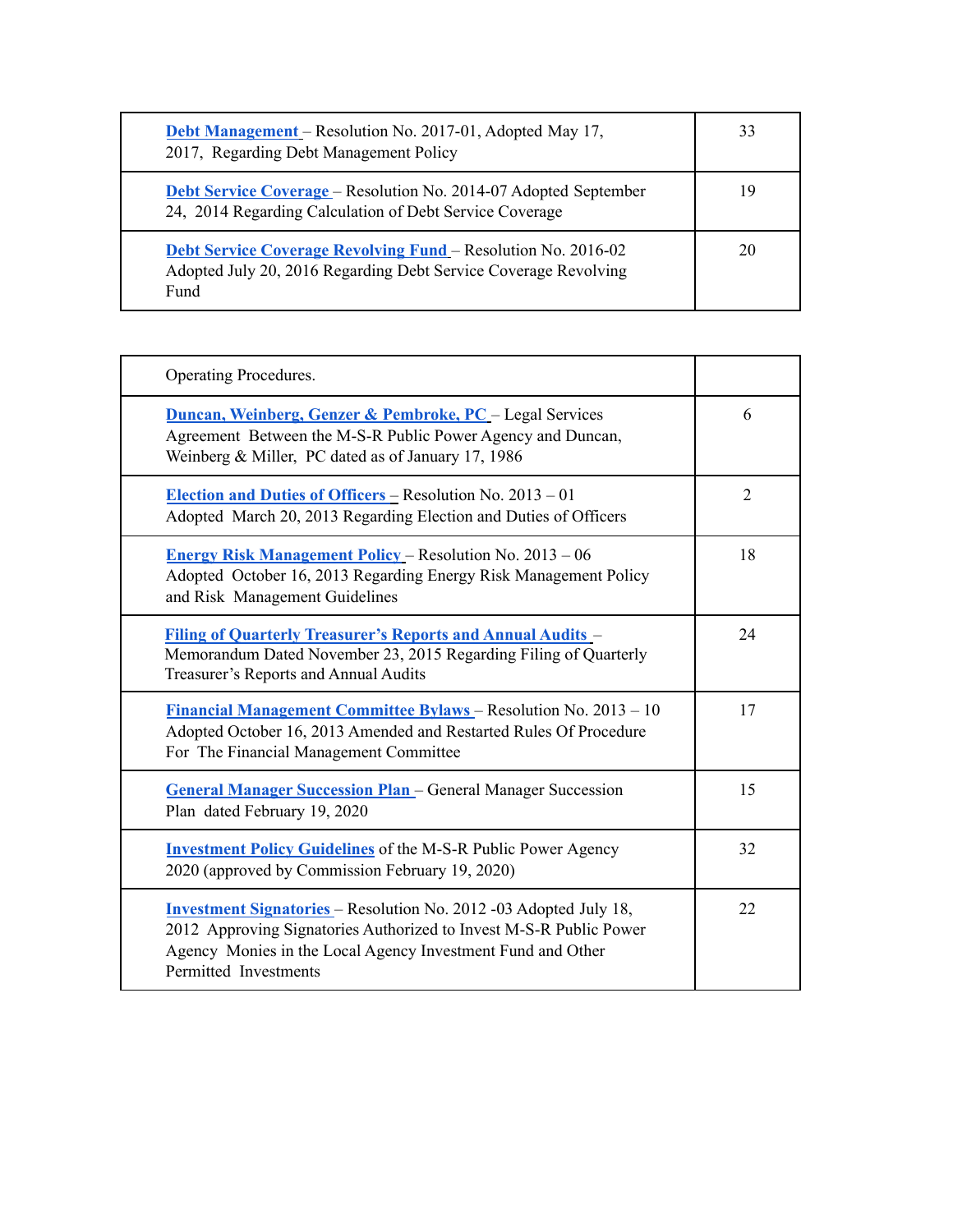| Joint Exercise Of Powers Agreement - M-S-R Public Power Agency By<br>And Among the Modesto Irrigation District and the City Of Santa Clara<br>and the City Of Redding, dated as of April 29, 1980, Amended and<br>Restated as of November 17, 1982, as amended by Amendment Number 1<br>to the Amended and Restated Joint Powers Agreement, dated June 26,<br>1990, and by Amendment 2 to the Amended and Restated Joint Exercise<br>of Powers Agreement, dated January 24, 2006 | 1              |
|----------------------------------------------------------------------------------------------------------------------------------------------------------------------------------------------------------------------------------------------------------------------------------------------------------------------------------------------------------------------------------------------------------------------------------------------------------------------------------|----------------|
| <b>KBT, LLC</b> – Agreement for Professional Services by and between<br>KBT, LLC and M-S-R Public Power Agency dated September 15, 2010                                                                                                                                                                                                                                                                                                                                          | 10             |
| L & R Workplan - California and Federal Legislative And<br>Regulatory Representative Workplans 2020                                                                                                                                                                                                                                                                                                                                                                              | 49             |
| <b>Martin Hopper Energy Consulting - Amended and Restated</b><br>Management Services Agreement by and between M-S-R Public Power<br>Agency and Martin R. Hopper dba Martin Hopper Energy Consulting<br>effective as of, January 1, 2010 and most recent amendment (Amendment<br>8)                                                                                                                                                                                               | 14             |
| Meeting Schedules And Posting Of Agendas - Resolution No. 2013 -<br>05 Adopted October 16, 2013 Regarding Meeting Schedules And<br>Procedures For Posting Of Agendas For The M-S-R PPA Commission                                                                                                                                                                                                                                                                                | $\overline{3}$ |
| <b>Montague DeRose</b> – Agreement For Professional Financial Advisor<br>Services by and between M-S-R Public Power Agency, and<br>Montague DeRose And Associates, LLC, effective January 1, 2010,<br>as amended                                                                                                                                                                                                                                                                 | 9              |

| through Amendment No. 2.                                                                                                                                                                                                                                                                                                                                                                                                                                                                       |    |
|------------------------------------------------------------------------------------------------------------------------------------------------------------------------------------------------------------------------------------------------------------------------------------------------------------------------------------------------------------------------------------------------------------------------------------------------------------------------------------------------|----|
| <b>Navigant Consulting, Inc.</b> – Agreement for Professional Services by<br>and between Resource Management International, Inc. a wholly-owned<br>subsidiary of Navigant Consulting, Inc, (nka Navigant, A Guidehouse<br>Company) dated July 22, 1999, as amended February 7, 2012.                                                                                                                                                                                                           | 11 |
| <b>Operating Agreement</b> – Amended and Restated Operating<br>Agreement Between The M-S-R Public Power Agency and the<br>Modesto Irrigation District, The City of Santa Clara, California, and<br>The City of Redding,<br>California dated February 1, 1997 with service schedules that may be<br>revised from time to time. This agreement superseded the "Principles for<br>the Scheduling and Dispatch of the M-S-R Public Power Agency's San<br>Juan Project Power," dated June 20, 1984. | 41 |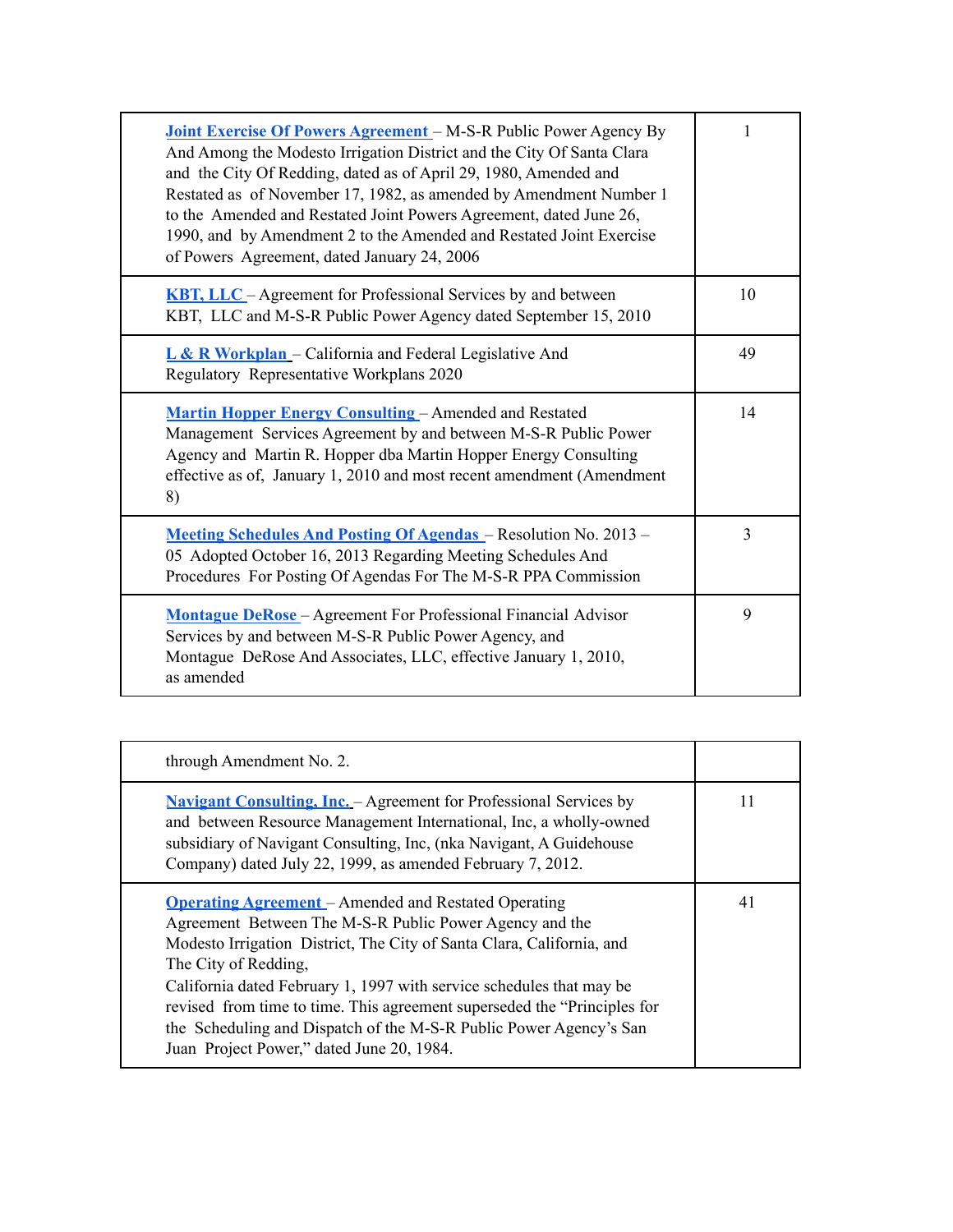| <b>Orrick, Herrington &amp; Sutcliffe LLP</b> – Engagement Letter For Bond<br>Counsel Services Outside a Specific Financing Program Between the<br>M-S-R Public Power Agency And Orrick, Herrington & Sutcliffe LLP<br>dated as of May 27, 1997                        | 5              |
|------------------------------------------------------------------------------------------------------------------------------------------------------------------------------------------------------------------------------------------------------------------------|----------------|
| <u> Payments – Required Form</u> – M-S-R PPA Director's<br>administrative directive dated June 8, 2007                                                                                                                                                                 | 26             |
| <b>Payments – Late – Resolution No. 2018 - 02, Adopted September 19,</b><br>2018, Establishing a Policy Regarding Late Payment Policy                                                                                                                                  | 28             |
| Payments - Third Parties - Resolution No. 95 - 3 Adopted April 19,<br>1995 Establishing A Policy For Payments By Third Parties On Behalf Of<br>A Member To The Agency                                                                                                  | 27             |
| <b>Payments – Timely – Resolution No. 2009 – 02 Adopted May 20,</b><br>2009 Regarding The Timely Payment Of Invoices And Making<br>Certain Delegations Of Agency                                                                                                       | 30             |
| <b>PNW Power Sales Agreement</b> - Second Amended and Restated Pacific<br>Northwest Project Power Sales Agreement dated May 24, 2005 between the<br>M-S-R Public Power Agency and the Modesto Irrigation District, the City<br>of Santa Clara, and the City of Redding | 40             |
| <b>Politico Group</b> – Agreement For Professional Services By And Between<br>M S-R Public Power Agency and Politico Group effective as of January 1,<br>2013                                                                                                          | 12             |
| <b>Porter Simon Professional Corporation</b> - Agreement for Legal<br>Representation between Porter Simon Professional Corporation and<br>M-S-R Public Power Agency dated as of August 1, 1997                                                                         | $\overline{4}$ |
| <b>Procurement Policy</b> – Resolution No. $2013 - 08$ Adopted October 16,<br>2013 Regarding Procurement Policy                                                                                                                                                        | 29             |
| <b>Privacy Statement – Web Site – M-S-R Public Power Agency</b><br>Revised: July 28, 2010                                                                                                                                                                              | 50             |
| Real Property Acquisition - Resolution No. 95 - 2, Adopted February<br>22, 1995, Adopting Guidelines For The Acquisition Of Real Property                                                                                                                              | 54             |
| <b>Reclamation Agreement</b> – Amended and Restated Mine Reclamation<br>and Trust Funds Agreement Among Public Service Company of New<br>Mexico, Tucson Electric Power Company, The City of Farmington, New<br>Mexico,                                                 | 38             |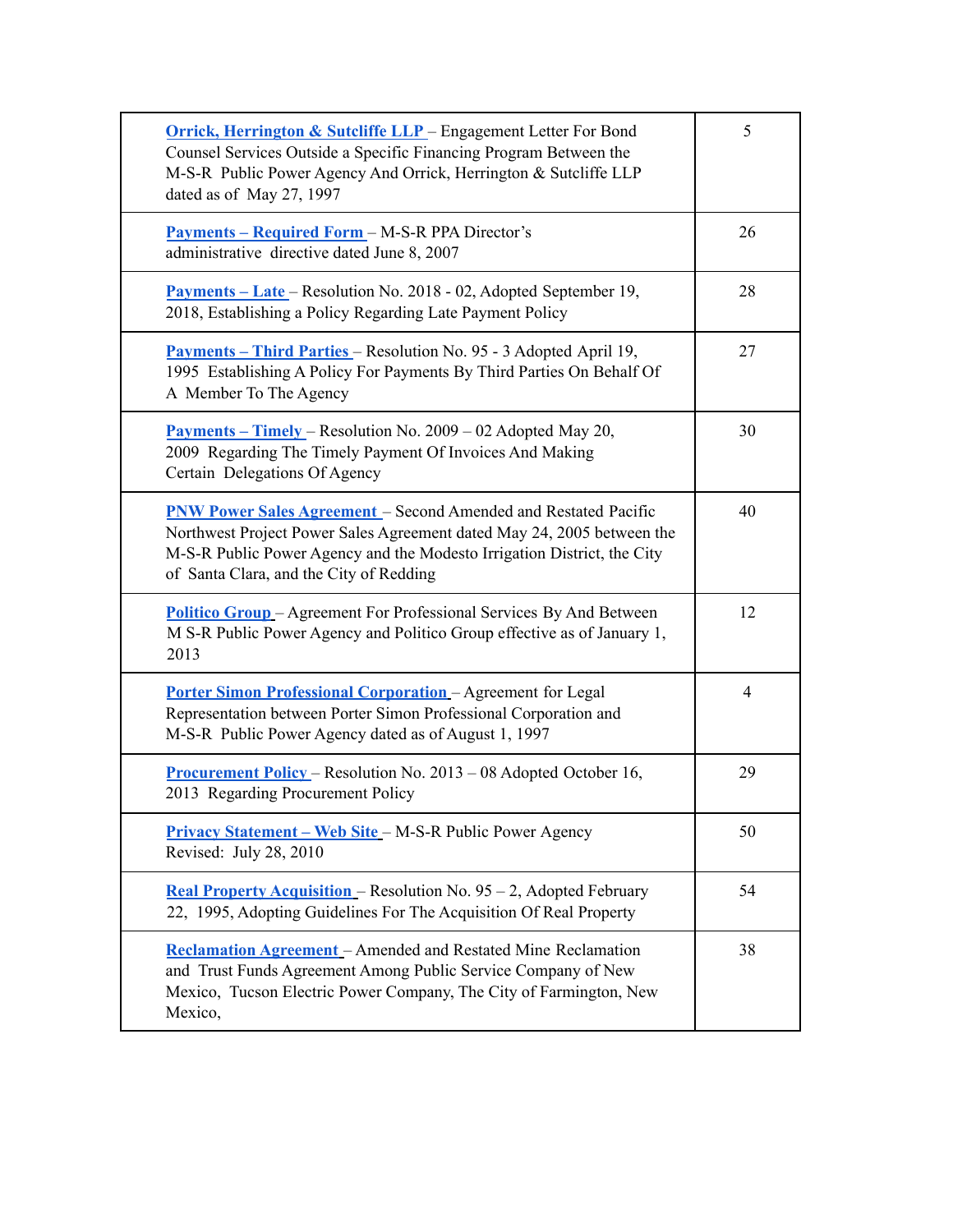| M-S-R Public Power Agency, The Incorporated County of Los Alamos,<br>New Mexico, Southern California Public Power Authority, City of<br>Anaheim, Utah Associated Municipal Power Systems, Tri-State Generation<br>and Transmission Association, Inc., and PNMR Development and<br>Management Corporation, dated July 31, 2015.                                                                                                                                                                                                                                          |    |
|-------------------------------------------------------------------------------------------------------------------------------------------------------------------------------------------------------------------------------------------------------------------------------------------------------------------------------------------------------------------------------------------------------------------------------------------------------------------------------------------------------------------------------------------------------------------------|----|
| <b>Records Retention</b> – Resolution No. $2013 - 02$ , Adopted on May 22,<br>2013, Regarding Retention and/or Destruction of Records                                                                                                                                                                                                                                                                                                                                                                                                                                   | 52 |
| <u>Reimbursement of Support Services</u> – Resolution No. 2013 – 09,<br>Adopted on October 16, 2013, Regarding Reimbursement of Costs of<br>Support Services Provided By Member Agencies.                                                                                                                                                                                                                                                                                                                                                                               | 31 |
| Reserves - Resolution No. 2016-04, Adopted November 16,<br>2016, Regarding Use and Transfers of Reserves and Working<br>Capital                                                                                                                                                                                                                                                                                                                                                                                                                                         | 27 |
| <b>Resource Agreements</b> – Service Schedule D to the Operating<br>Agreement, Resource Agreements, adopted by the M-S-R PPA Technical<br>Committee August 4, 2016                                                                                                                                                                                                                                                                                                                                                                                                      | 44 |
| <b><u>San Juan – Restructuring Amendment</u></b> – Restructuring Amendment<br>Amending and Restating the Amended And Restated San Juan Project<br>Participation Agreement Among Public Service Company Of New Mexico,<br>Tucson Electric Power Company, The City Of Farmington, New Mexico,<br>M S-R Public Power Agency, The Incorporated County Of Los Alamos,<br>New Mexico, Southern California Public Power Authority, City Of<br>Anaheim, Utah Associated Municipal Power Systems, Tri-State<br>Generation and Transmission Association, Inc. dated July 31, 2015 | 36 |
| <b>Strategic Plan - Annual</b> - M-S-R Public Power Agency Strategic Plan<br>effective January 1, 2021 (approved by Commission September 30,<br>2020)                                                                                                                                                                                                                                                                                                                                                                                                                   | 55 |
| <b>Susie Berlin</b> – Legal Services Agreement By and Between Law Offices<br>of Susie Berlin and the M-S-R Public Power Agency dated April 1, 2013                                                                                                                                                                                                                                                                                                                                                                                                                      | 7  |
| Technical Committee Bylaws - Resolution 2011 - 01 Adopted January<br>19, 2011 Rules Of Procedure For The Technical Committee                                                                                                                                                                                                                                                                                                                                                                                                                                            | 16 |
| <b>Ten-Year Forecast</b> – San Juan Ten-Year Forecast and Legacy Liability<br>Funding Status Report, noted and filed by M-S-R Commission February<br>19, 2020.                                                                                                                                                                                                                                                                                                                                                                                                          | 39 |
| <b>Terms of Use Agreement – Web Site Between User and M-S-R</b><br>Public Power Agency Revised: July 28, 2010                                                                                                                                                                                                                                                                                                                                                                                                                                                           | 51 |